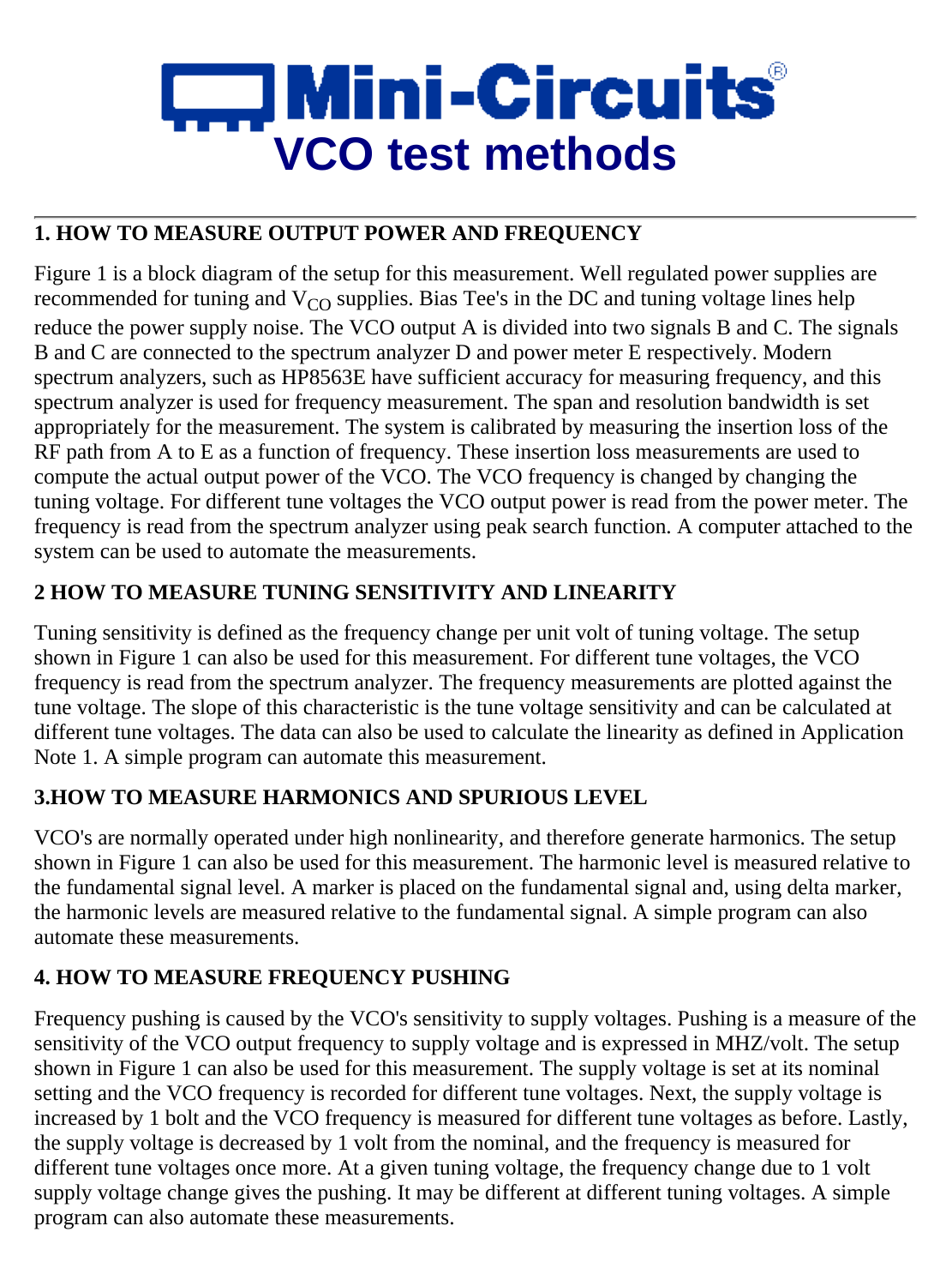### **Figure 1**



#### *VCO test set up*

## **5. HOW TO MEASURE FREQUENCY PULLING**

Frequency pulling is a measure of the frequency change due to a non-ideal load. It is measured by noting the frequency change caused by a load having a nominal 1 2dB return loss with all possible phases. Traditionally used low loss coupler may be avoided if monitoring signal is taken from Vcc bias tee. This reduces additional error because of the maln line coupler loss. The RF leakage of the VCO to the Vcc port is enough to monitor the frequency. Figure 2 shows the setup for this measurement. Pulling may be different over the operating frequency band, and may need to be measured at several points in the operating bandwidth. The spectrum analyzer output frequency is set to the VCO output frequency. The measurements consist of the following steps:

1. Tune phase shifter to get the maximum (or minimum)frequency with short on the end of the poutput line.

- 2. Use peak search and normalize marker to zero.
- 3. Change reflected phase by 180<sup>o</sup> by switching short to open.
- 4. Fine tune phase shifter to get to minimum (or maximum).
- 5. Use peak search and read the frequency pulling value.

In a case where the VCO output frequency is too low, a continuously variable phase shifter cannot be obtained. Only the short-open technique may be used as an approximate method to measure pulling.

### **6. HOW TO MEASURE MODULATION BANDWIDTH**

Modulation bandwidth is a measure of tuning port frequency response. It is measured using the setup shown in Figure 3(a). The principle of measurement is by modulating the VCO with a sine wave, then using a demodulator to demodulate the original modulating signal. If the frequency response of the demodulator is broad enough, this technique is good for characterizing the frequency response of the modulation port. The discriminator is obtained by using standard Mini-Circuits parts as shown in the Figure. The VCO output is divided into two parts using a power splitter. The mixer ZFM-2 acts as a phase detector and demodulates the FM modulated signal. The output signal is applied to an oscilloscope through a low-pass filter (BLP-15). The frequency of the modulating signal, keeping the amplitude constant, is varied starting from a frequency very close to DC until the oscilloscope display drops by 3dB, or to 0.707 of its low frequency value. This frequency is recorded as the 3dB modulation bandwidth. In order to automate this measurement, a low frequency network analyzer can be used to replace the modulating source and the oscilloscope. Figure 3(b) shows this setup.

*Figure 2*



*Test set up for measuring VCO pulling performance*

*Figure 3(a)*



*Modulation bandwidth set up*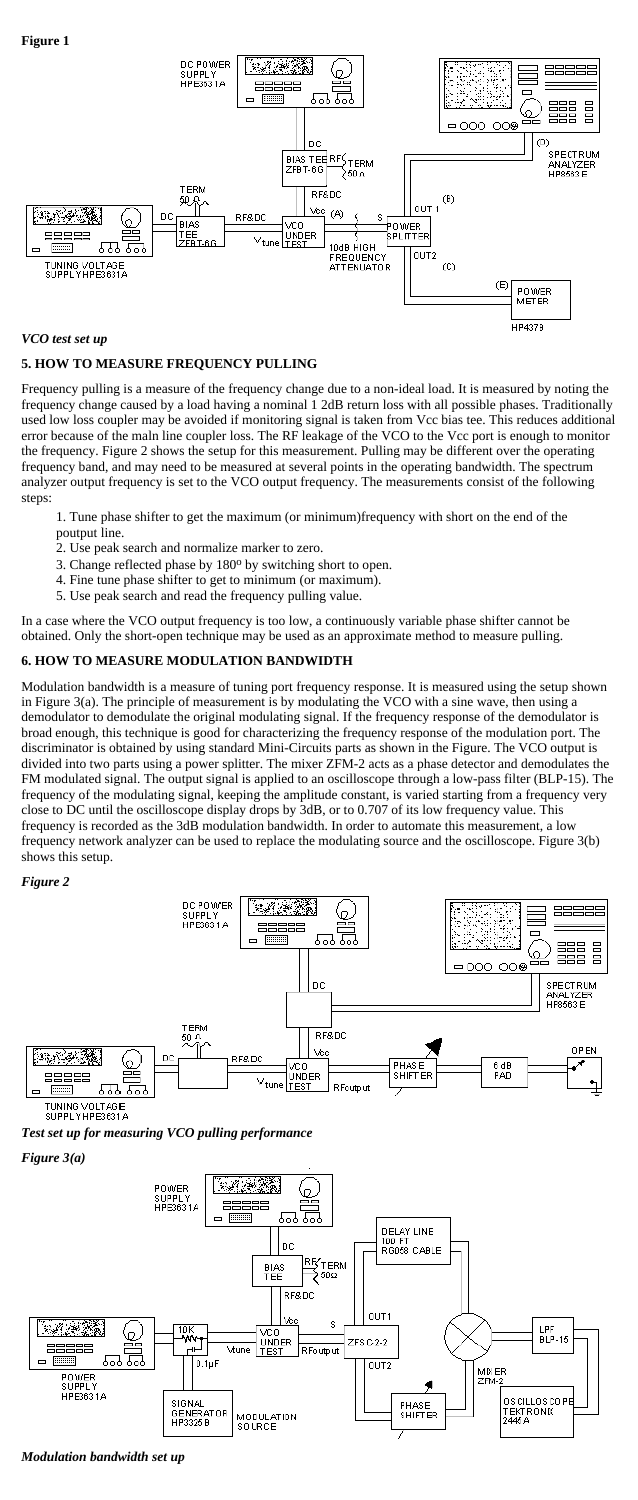**Figure 3(b)**



**Modulation bandwidth set up using newtwork analyzer**

**Figure 4(b)**



### **7. MODERN METHOD OF VCO MEASUREMENT**

HP has recently introduced a powerful VCO/PLL test system, the HP4352S which is pictured in Figure 4(a). It has built-in low noise power supplies and is available for VCO testing. It measures VCO characteristics such as frequency, tuning linearity, output power, and harmonics as a function of tuning voltage. It can also be used to measure pushing, output power vs. Vcc, phase noise at a given offset vs. VtUne or Vcc, etc. The instrument is user friendly and does not need calibration. A set up using this instrument is illustrated in Figure 4(b).

### **8.HOW TO MEASURE PHASE NOISE**

Phase noise represents the short term stability of the oscillator. Refer to Application Note 2 for details. The standard industry method of measuring phase noise is by the use of HP 3048A Phase Noise Analyzer. Depending upon the noise level, either PLL (Figure 5) or discriminator method (Figure 6) should be used. Batteries are used for Vcc and tuning voltage. This will minimize noise contribution of DC power supplies. Bias Tee (such as Mini-Circuits ZFBT-6GW) are recommended to get additional clean up of supply noise. In the PLL method, an external low noise reference oscillator is used. Noise floor of the external oscillator should be lower than the oscillator under test. Therefor, this method cannot be used for very low noise measurements, and the discriminator method should be used instead. The noise floor improvement is a result of elimination of external reference. This method is useful in measuring lower noise at higher ofFset frequencies. In general, noise measurements using HP 3048A are complex, and needs a qualified and trained operator. Luckily, new instruments such as HP4352S ffrom HPTM), and NTS-1000A (from RDL<sup>TM</sup>) simplifies the task. HP 4352S employs PLL method, and therefore has a limited noise floor. However, it still satisfies the requirement for a vast majority of applications. It is also useful in measuring other parameters of the VCO. NTS-1000A uses discriminator method, has a better noise floor, and is suited for low noise measurements.

#### *Figure 5*



*General set up phase noise measurement*